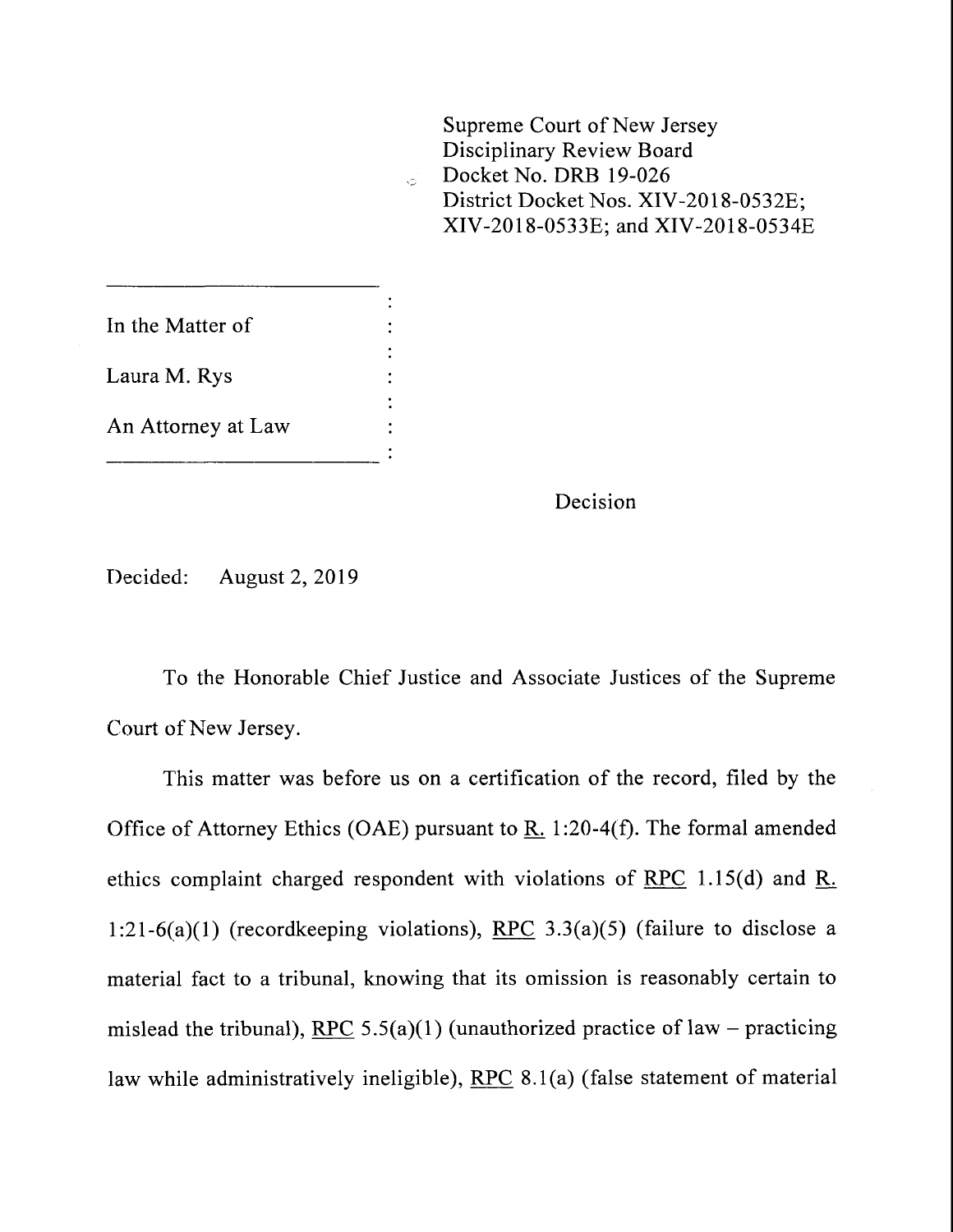fact in connection with a disciplinary matter), RPC 8.1 (b) (failure to reply to a reasonable demand for information from a disciplinary authority), RPC 8.4(c) (conduct involving dishonesty, fraud, deceit or misrepresentation), and RPC 8.4(d) (conduct prejudicial to the administration of justice).

For the reasons set forth below, we determine to impose a six-month suspension.

Respondent was admitted to the New Jersey bar in 1993 and the New York bar in 1996. She was temporarily suspended, effective April 25, 2016, for failure to comply with a fee arbitration determination. In re Rys, 224 N.J. 442 (2016). She remains suspended to date.

Respondent has been ineligible to practice law for failing to comply with three attorney regulatory requirements. She has been ineligible to practice since August 25, 2014, for failure to pay the annual attorney assessment to the New Jersey Lawyers' Fund for Client Protection (the Fund); since November 17, 2014, for failure to comply with continuing legal education requirements; and since October 27,2015, for failure to comply with the Interest on Lawyers' Trust Accounts program.

Service of process was proper in this matter. On November 7, 2018, the OAE sent a copy of the complaint, by regular and certified mail, to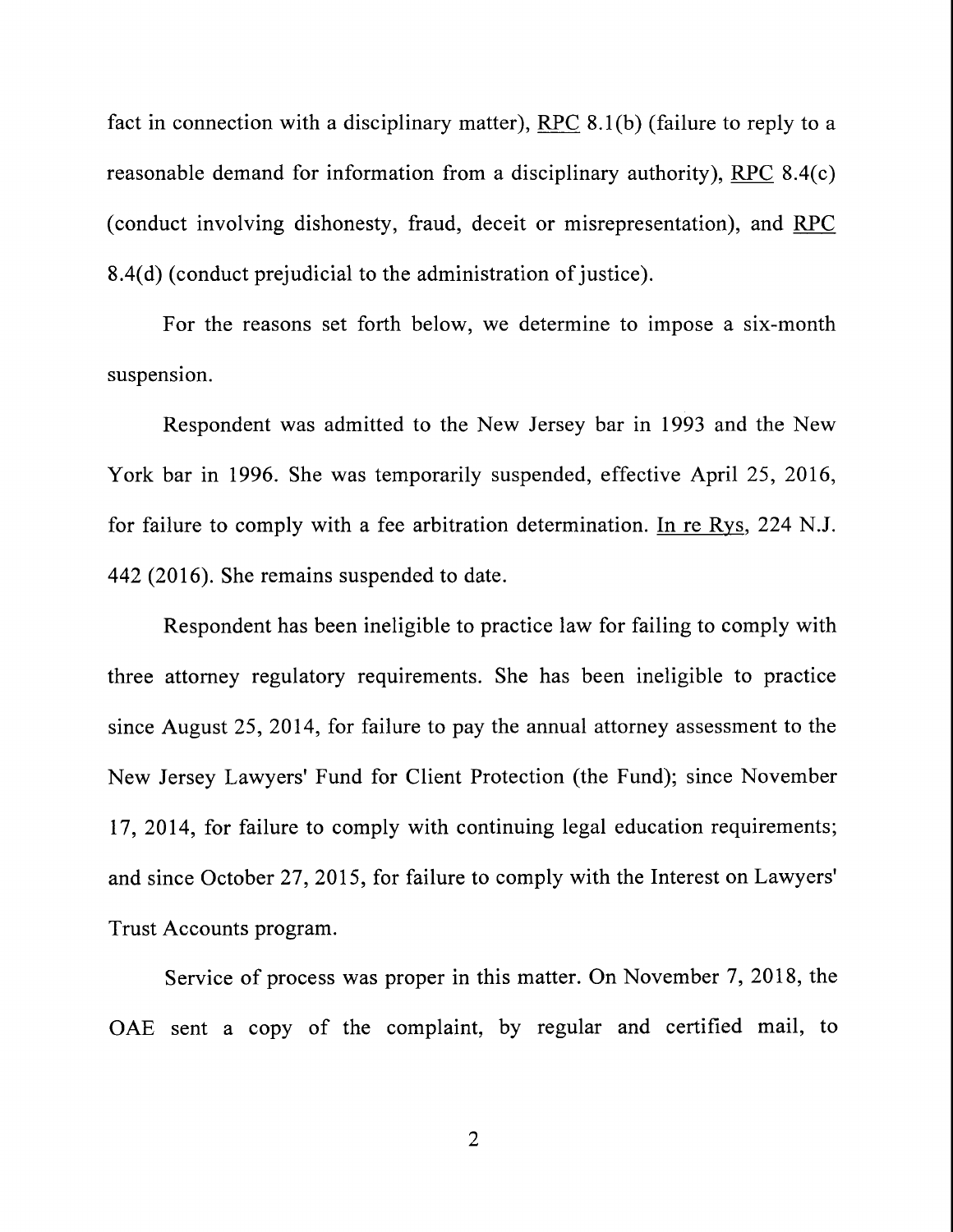respondent's last known home address listed in the Fund's records and to her office address in New York City.

The regular and certified mail sent to respondent's office address was returned stamped "unable to forward." The regular mail sent to respondent's home address was not returned. On December 14, 2018, the certified mail sent to respondent's home address was returned stamped "unclaimed," and indicated three unsuccessful attempts to deliver the letter.

On December 13, 2018, the OAE sent a letter to respondent, by regular and certified mail, to the same office and home addresses. The letter notified respondent that, if she did not file an answer to the complaint within five days of the date of the letter, the allegations of the complaint would be deemed admitted, the record would be certified to us for the imposition of discipline, and the complaint would be deemed amended to include a willful violation of  $RPC 8.1(b)$ .

The certified mail sent to respondent's home address was returned with the notation "return to sender, not deliverable as addressed, unable to forward." The regular mail was not returned. The certified mail sent to respondent's office address was returned with the notation "return to sender, temporarily away, unable to forward." The regular mail was not returned.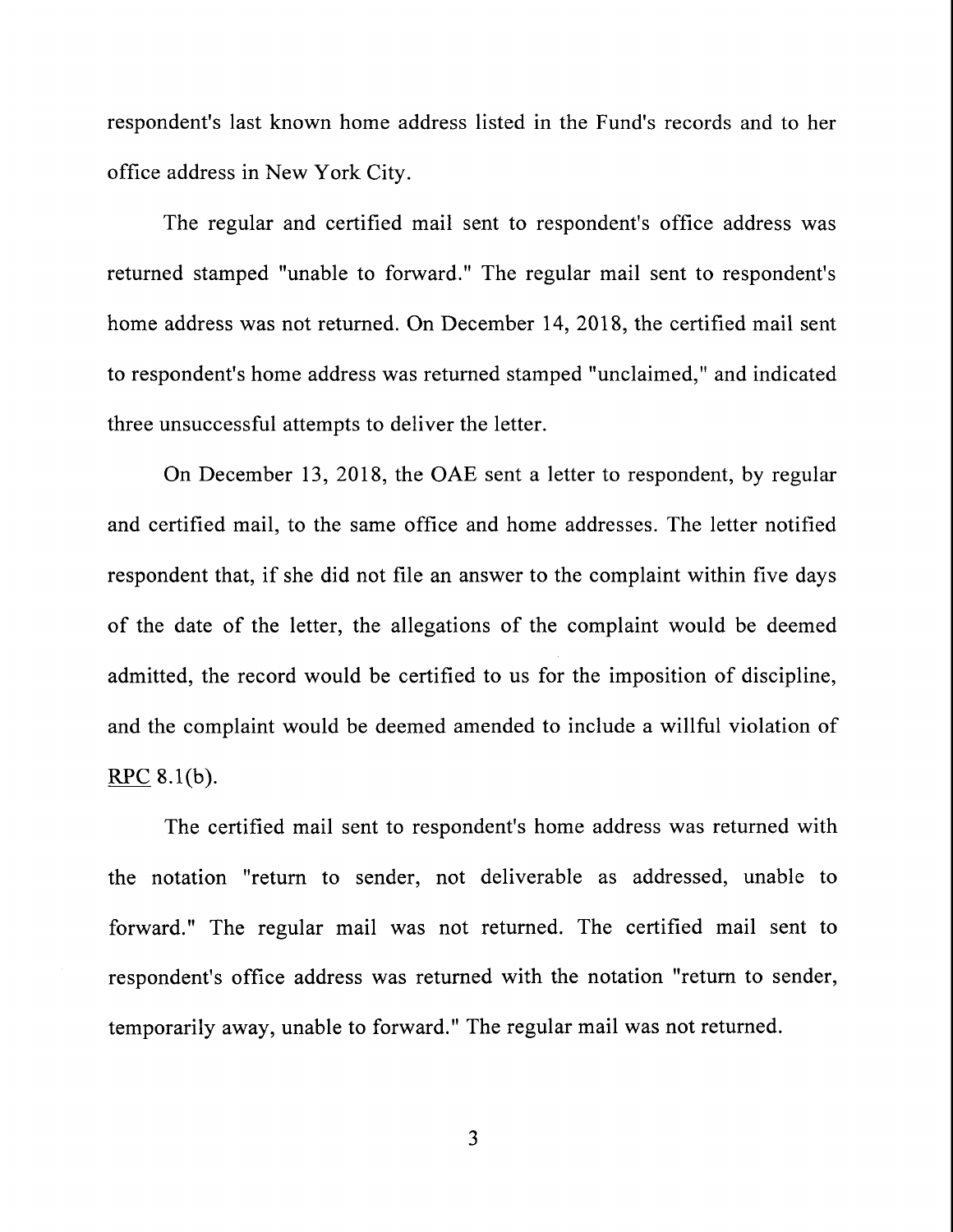As of January 16, 2019, respondent had not filed an answer to the complaint, and the time within which she was required to do so had expired. Accordingly, the OAE certified this matter to us as a default.

We now turn to the allegations of the complaint.

By letter dated August 19, 2015, the Honorable Theresa E. Mullen, J.S.C., Superior Court of New Jersey, Union County, notified the OAE that, while respondent was administratively ineligible, she had entered a notice of appearance, dated August 14, 2015, together with a certification and attachments on behalf of her client, R.G.B, in connection with a child support motion. On August 17, 2015, respondent appeared for oral argument on the motion.

Prior to the return date of the motion, the judge's clerk had discovered that respondent was listed on the Family Automated Case Tracking System, as administratively ineligible, which Judge Mullen confirmed with the Fund. At the August 17, 2015 motion hearing, the judge notified respondent that she was not eligible to practice law and, therefore, could not represent R.G.B. Respondent then requested permission for her client to appear pro se in the child support action.

Following the judge's referral, an OAE investigation ensued. During a February 17, 2016 interview, respondent misrepresented to the OAE that she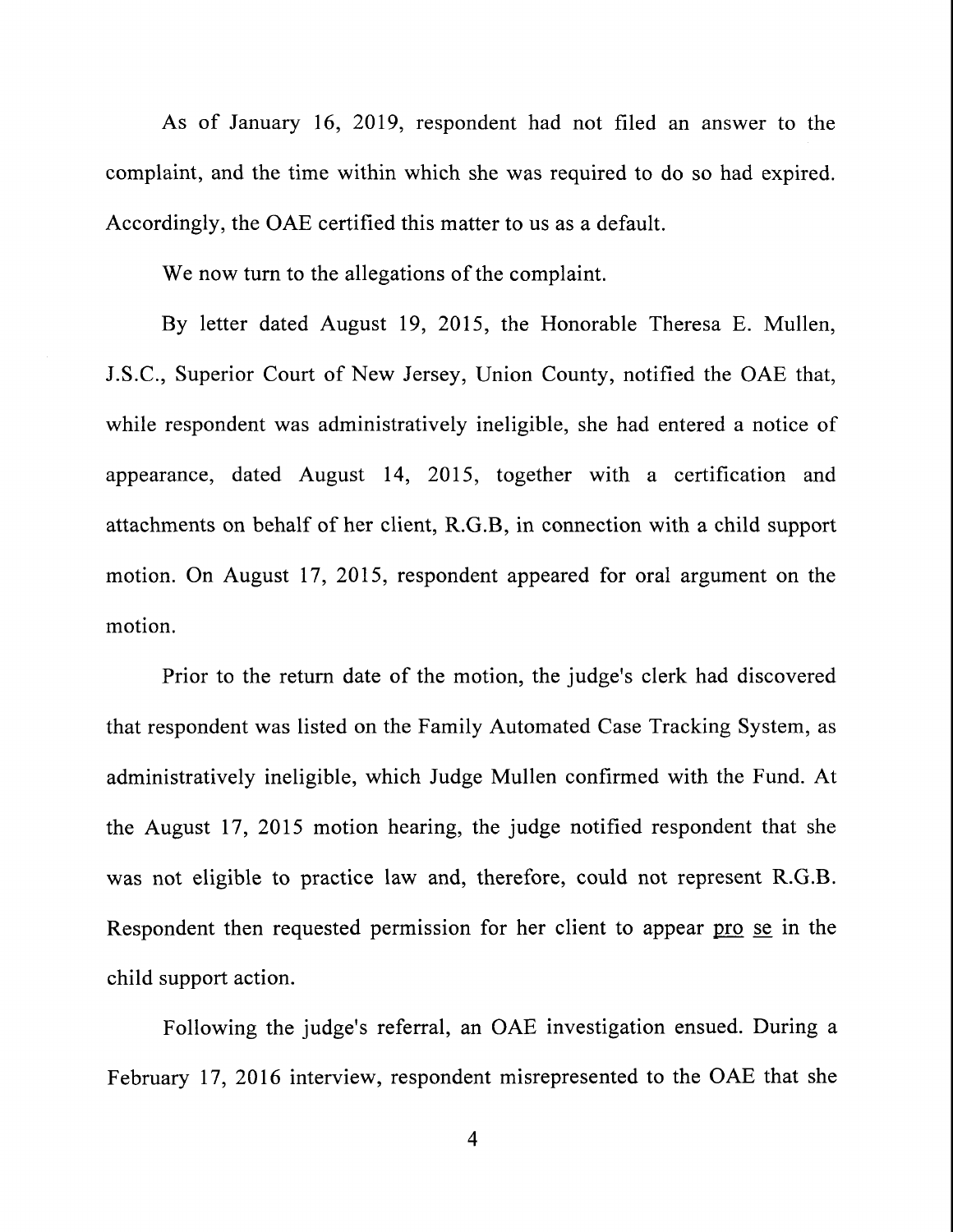had accompanied R.G.B. to the motion hearing for "moral support" or "in case he had a question" and that she had told the judge, "[y]our Honor, I am so sorry. I'm not even doing anything here. I'm just here to support [R.G.B.]. I'm not arguing ...." The August 17, 2015 motion transcript reveals, however, that respondent appeared on behalf of R.G.B. and her statement to the OAE was false.

Further, during the OAE interview, respondent admitted that she did not maintain an attorney trust account at that time, having closed her trust and business accounts on December 23, 2015. She, therefore, failed to maintain a trust account from December 23, 2015 to February 17, 2016 (the date of the OAE interview), as R. 1:21-6(a)(1) requires.

The complaint charged respondent with violations of RPC 1.15(d) and R. 1:21-6(a)(1) and (2) for failing to maintain trust and business accounts; RPC 5.5(a)(1) for representing a client in a family court matter while administratively ineligible; and RPC 8.1(a) and RPC 8.4(c) for knowingly making a false statement to the OAE that she was not appearing in court as an attorney.

In another matter, respondent represented a debtor, P.S., in connection with a bankruptcy petition filed in the United States Bankruptcy Court, District of New Jersey. Despite knowledge of her ineligibility in the R.G.B. matter,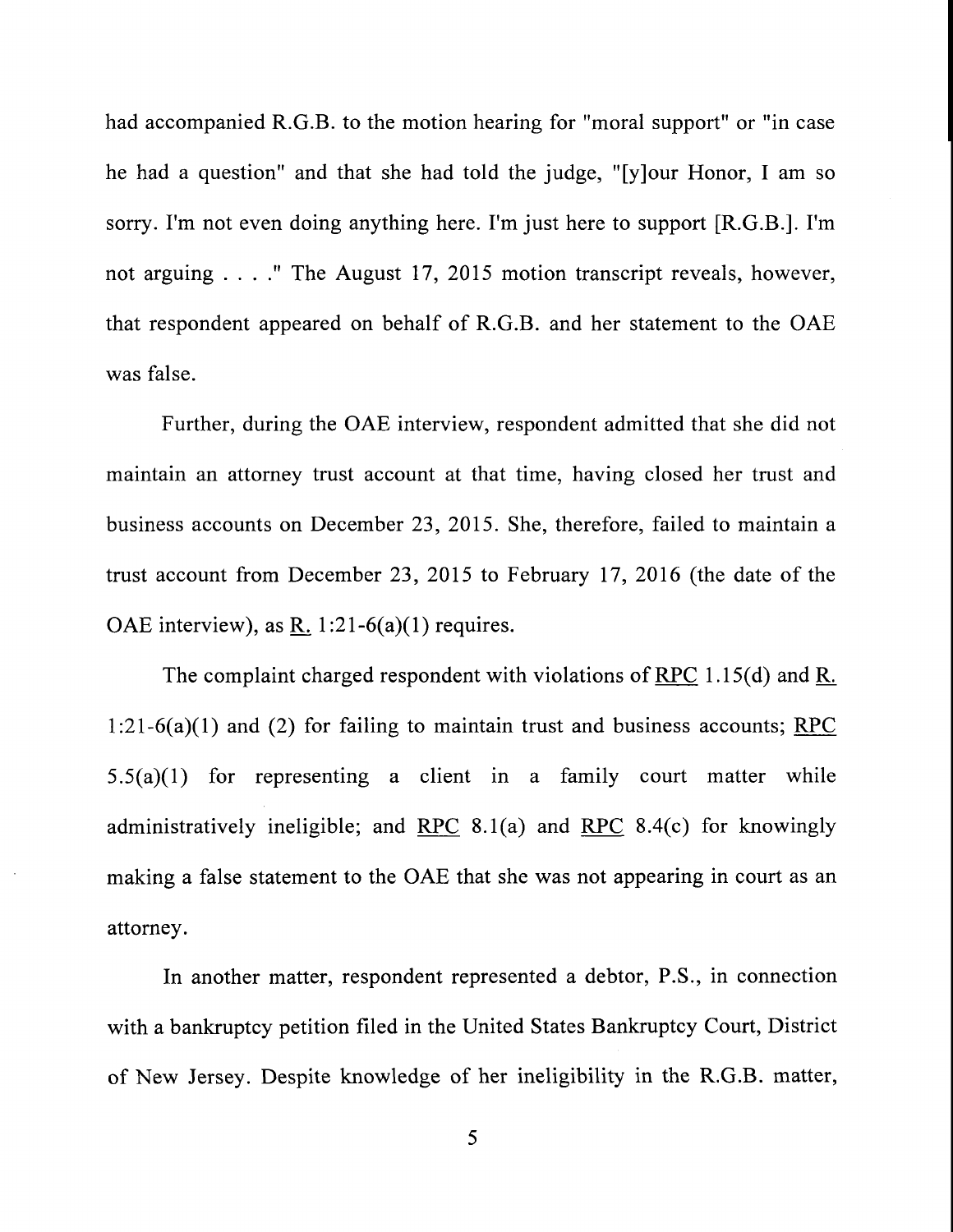respondent failed to remedy her status and then appeared on behalf of P.S. at a May 12, 2016 meeting of creditors.<sup>1</sup> The bankruptcy trustee questioned P.S., who gave sworn testimony at the meeting of creditors. During an August 4, 2016 OAE interview, respondent admitted knowing that she was administratively ineligible, when she appeared on P.S.'s behalf at the meeting of creditors.

New Jersey L.Civ.R. 101(b) provides that, "[a]ny New Jersey attorney deemed ineligible to practice law by order of the New Jersey Supreme Court entered pursuant to New Jersey Court Rule 1:28-2(a) [non-payment of the annual assessment to the Fund] shall not be eligible to practice law in this Court during the period of such ineligibility." Therefore, respondent was not eligible to practice law in bankruptcy court when she represented P.S.

In addition, as New Jersey L.Civ.R. 104.1(b)(1) requires, respondent failed to report to the Clerk of the United States District Court for the District of New Jersey (D.N.J.) that, on March 24, 2016, she had been temporarily suspended from the practice of law.

<sup>&</sup>lt;sup>1</sup> According to the complaint, the transcript incorrectly reflected that the meeting of creditors took place on May 27, 2016.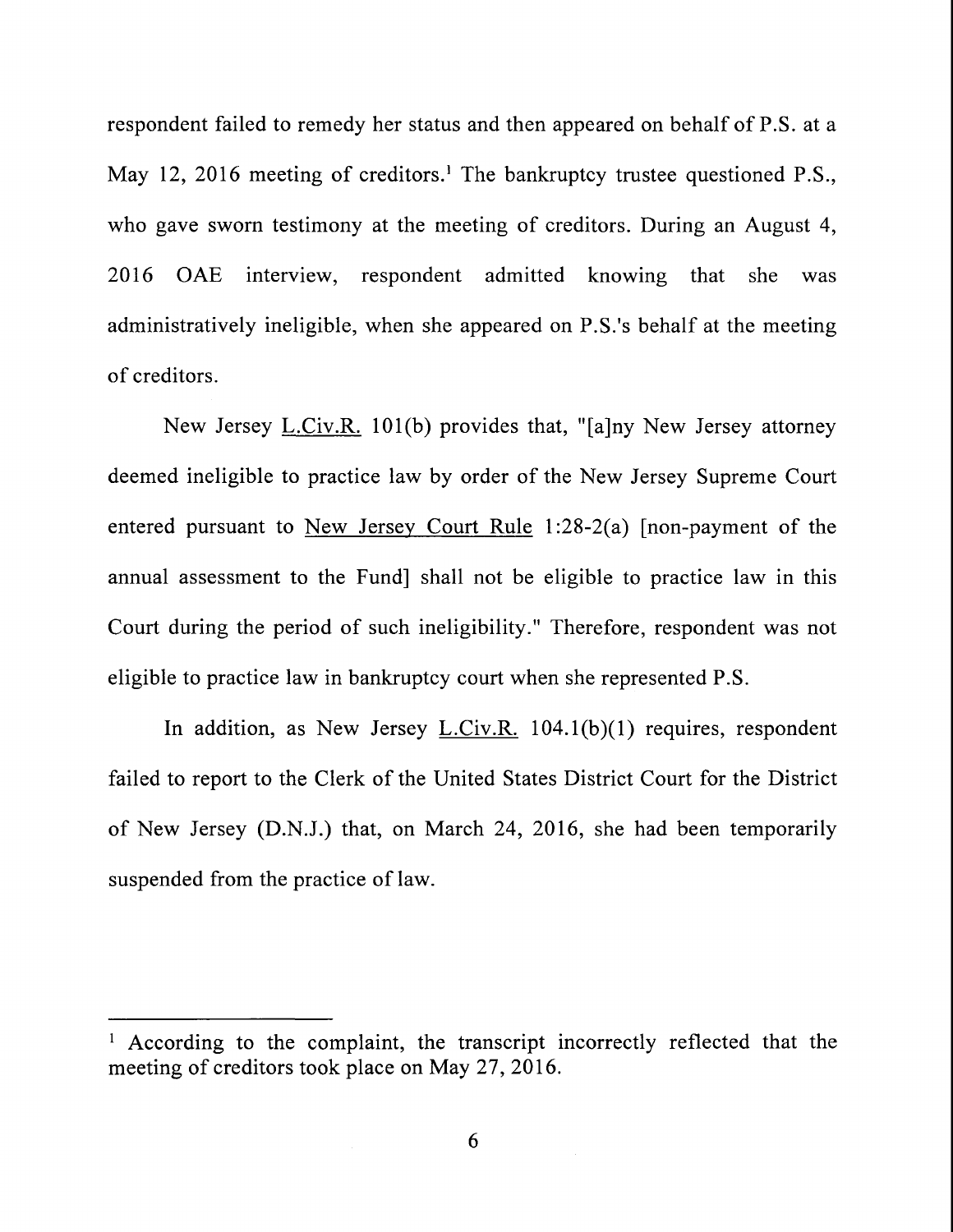During the August 4, 2016 OAE interview, respondent falsely denied that she had served as P.S.'s attorney at the meeting of creditors. Her letter of the same date stated:

> It was my testimony to you that neither I nor [P.S.] expressed at the hearing that I was acting as an attorney, but in fact it was stated several times at the repeated questioning of the Trustee, that I was strictly there as a friend for moral support because this individual experiences anxiety and was terrified of going to the hearing alone.

 $[C\P41;Ex.9.]<sup>2</sup>$ 

The transcript of the debtor's bankruptcy hearing listed respondent as the attorney for the debtor. In addition, when the bankruptcy trustee inquired whether anyone was present on behalf of P.S., respondent replied "Yes. My name is Laura Rys. I am here for a limited appearance only for today." The trustee then asked respondent, "Okay. So you've not been retained beyond today's appearance?" Respondent replied that that was correct, gave the trustee her business card, and, on the record, provided her New York office address.

The complaint charged respondent with violations of RPC 3.3(a)(5) for failing to disclose to the D.N.J., that she had been suspended by the Court, knowing that the omission was reasonably certain to mislead the tribunal; RPC

<sup>&</sup>lt;sup>2</sup> "C" refers to the November 7, 2018 amended ethics complaint.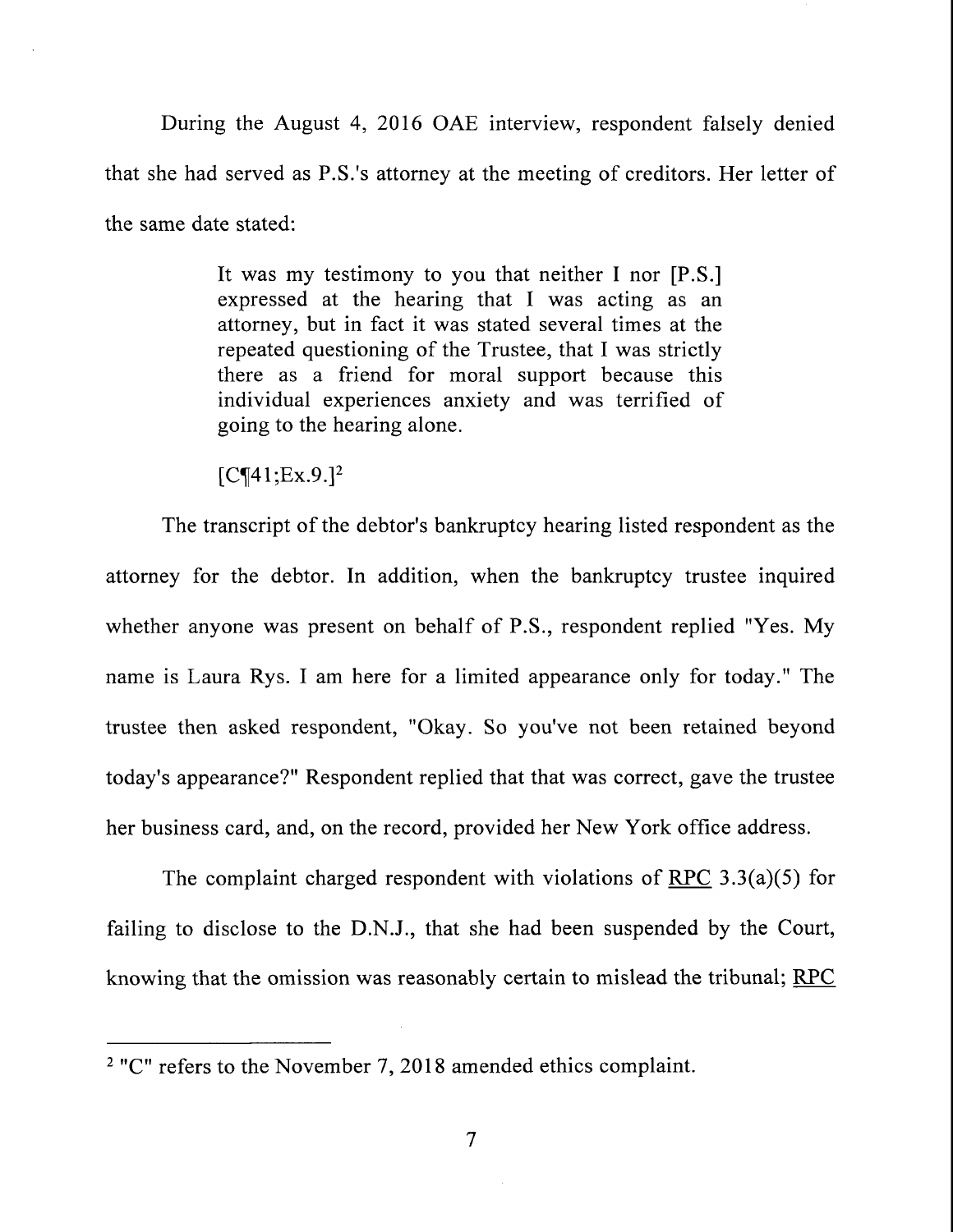5.5(a)(1) for practicing law in the bankruptcy court, knowing that she was ineligible to do so; and RPC  $8.1(a)$  and RPC  $8.4(c)$  for informing the OAE that she was not acting as an attorney when she appeared at the meeting of creditors.

As previously mentioned, the Court temporarily suspended respondent, effective April 25, 2016. The Order instructed respondent to comply with the requirements of R. 1:20-20. Respondent failed to file an affidavit of compliance, in accordance with that Rule. By letter dated August 3,2016, the OAE reminded respondent of her obligation to file the R. 1:20-20 affidavit by August 17, 2016. As of the date of the complaint, November 7, 2018, respondent had neither replied to the letter nor filed the required affidavit.

According to the complaint, respondent willfully violated the Court's Order and failed to take the steps required of all suspended or disbarred attorneys, including notifying clients and adversaries of the suspension and providing current clients with their files. The complaint charged respondent with having violated RPC  $8.1(b)$  and RPC  $8.4(d)$ .

We find that the facts recited in the complaint support the charges of unethical conduct. Respondent's failure to file an answer to the complaint is deemed an admission that the allegations are true and that they provide a sufficient basis for the imposition of discipline. R.  $1:20-4(f)(1)$ .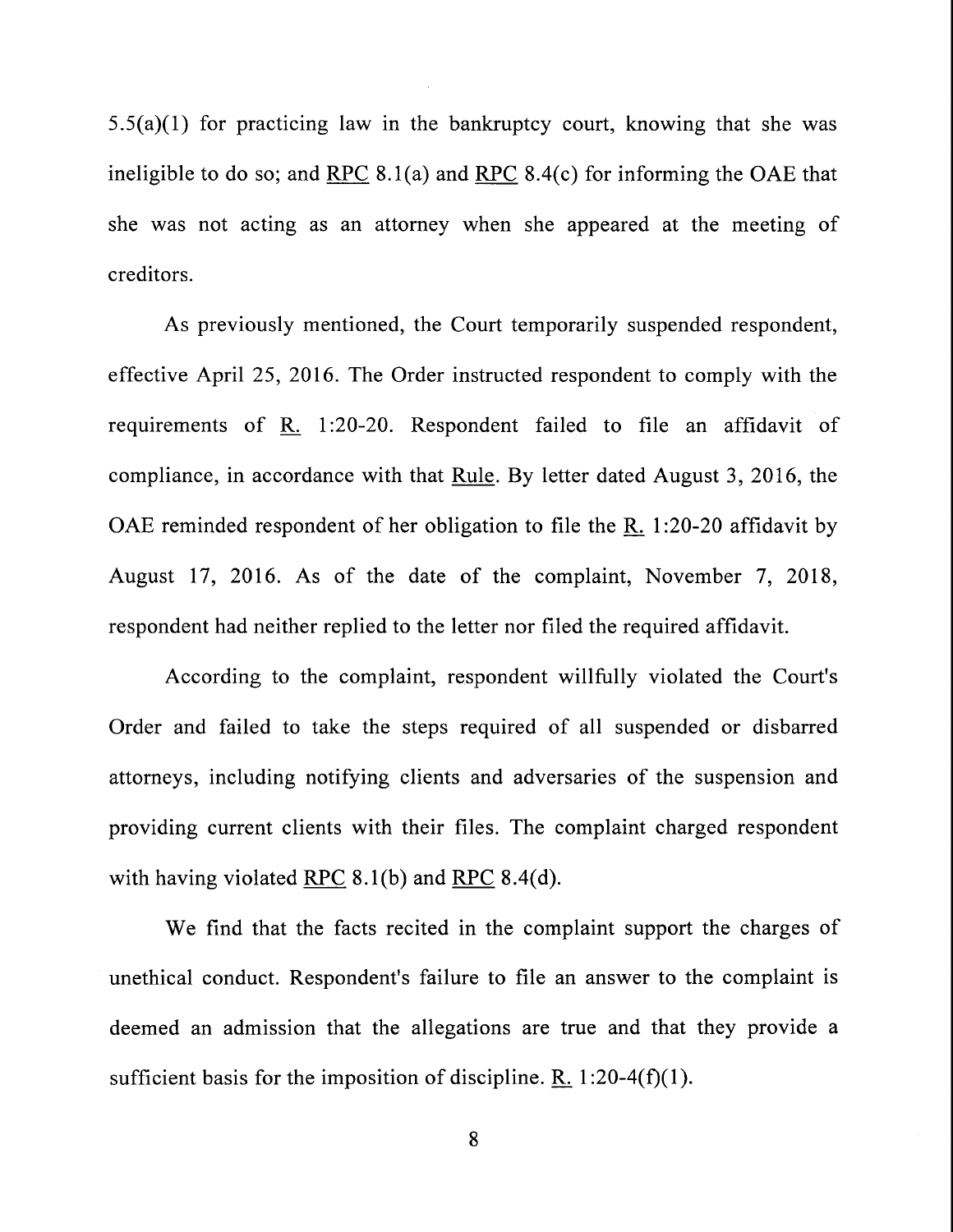Respondent violated the recordkeeping rules by admittedly failing to maintain trust and business accounts in New Jersey, from December 23, 2015 to February 17, 2016, a violation of RPC 1.15(d). She also violated RPC 5.5(a)(1) by representing clients while ineligible in both state and federal court. In the bankruptcy matter, she failed to inform the clerk that she had been temporarily suspended, a violation of RPC  $3.3(a)(5)$ . Respondent also made misrepresentations to the OAE when she denied appearing in her clients' behalf in both the child support and bankruptcy matters, and asserted that she was there merely for their moral support. The records in both cases prove otherwise. She, therefore, violated RPC 8.1(a) and RPC 8.4(c). Finally, respondent failed to file the R. 1:20-20 affidavit of compliance, thereby violating RPC  $8.1(b)$  and RPC  $8.4(d)$ .

The only issue left for our determination is the proper quantum of discipline to impose.

Ordinarily, when an attorney practices law while ineligible, and is aware of the ineligibility, either a reprimand or a censure will result, depending on the existence and nature of aggravating factors. See, e.g. In re Fell, 219 N.J. 425 (2014) (reprimand for attorney who was ineligible for five months, but represented a matrimonial client while aware of his ineligibility; an aggravating factor was the attorney's prior reprimand; mitigating factors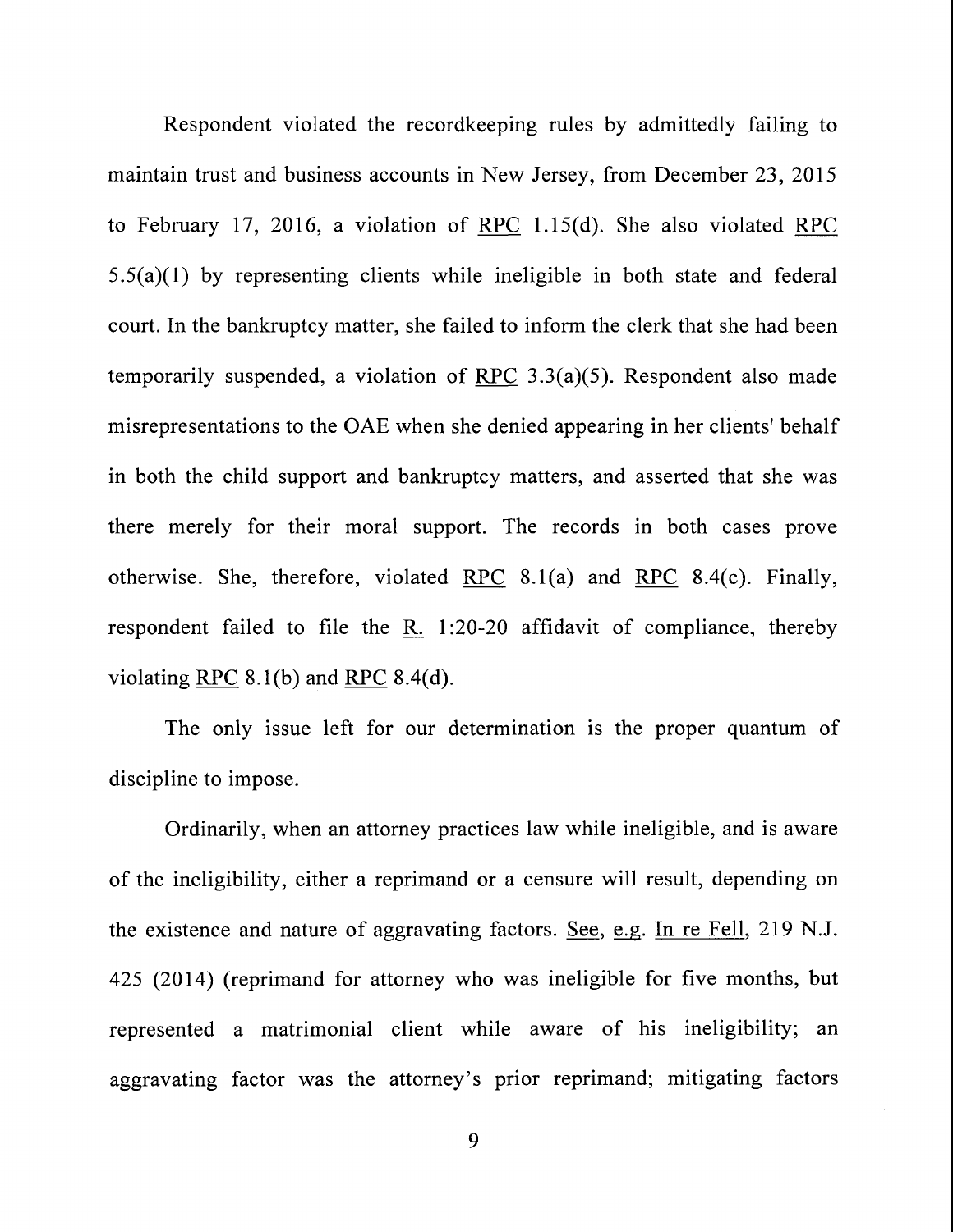included the attorney's ready admission of his conduct and the service he provided to his community); In re Moskowitz, 215 N.J. 636 (2013) (reprimand for attorney who was ineligible for more than seven months, but practiced law knowing that he was ineligible to do so); In re D'Arienzo, 217 N.J. 151 (2014) (censure imposed where the attorney's failure to ensure that payment was sent to the Fund was deemed "akin to knowledge on his part;" in aggravation, the attorney had an extensive disciplinary history, which included a 2013 reprimand, also for practicing while ineligible); and In re Macchiaverna, 214 N.J. 517 (2013) (censure for attorney who knowingly practiced law while ineligible and committed recordkeeping violations; aggravating factors included the attorney's prior reprimand for recordkeeping violations that led to the negligent misappropriation of client funds and his failure to appear on the return date of the Court's order to show cause).

A misrepresentation to a tribunal, whether affirmative or by silence, results in a broad range of discipline. See, e.g., In the Matter of Jean S. Lidon, DRB 11-254 (October 27, 2011) (admonition imposed on attorney who failed to disclose to the court and to the adversary in her own matrimonial matter that she had redacted a letter produced during discovery; the attorney had an unblemished disciplinary history and lacked venality in her actions); In re Manns, 171 N.J. 145 (2002) (reprimand for attorney who misled the court, in a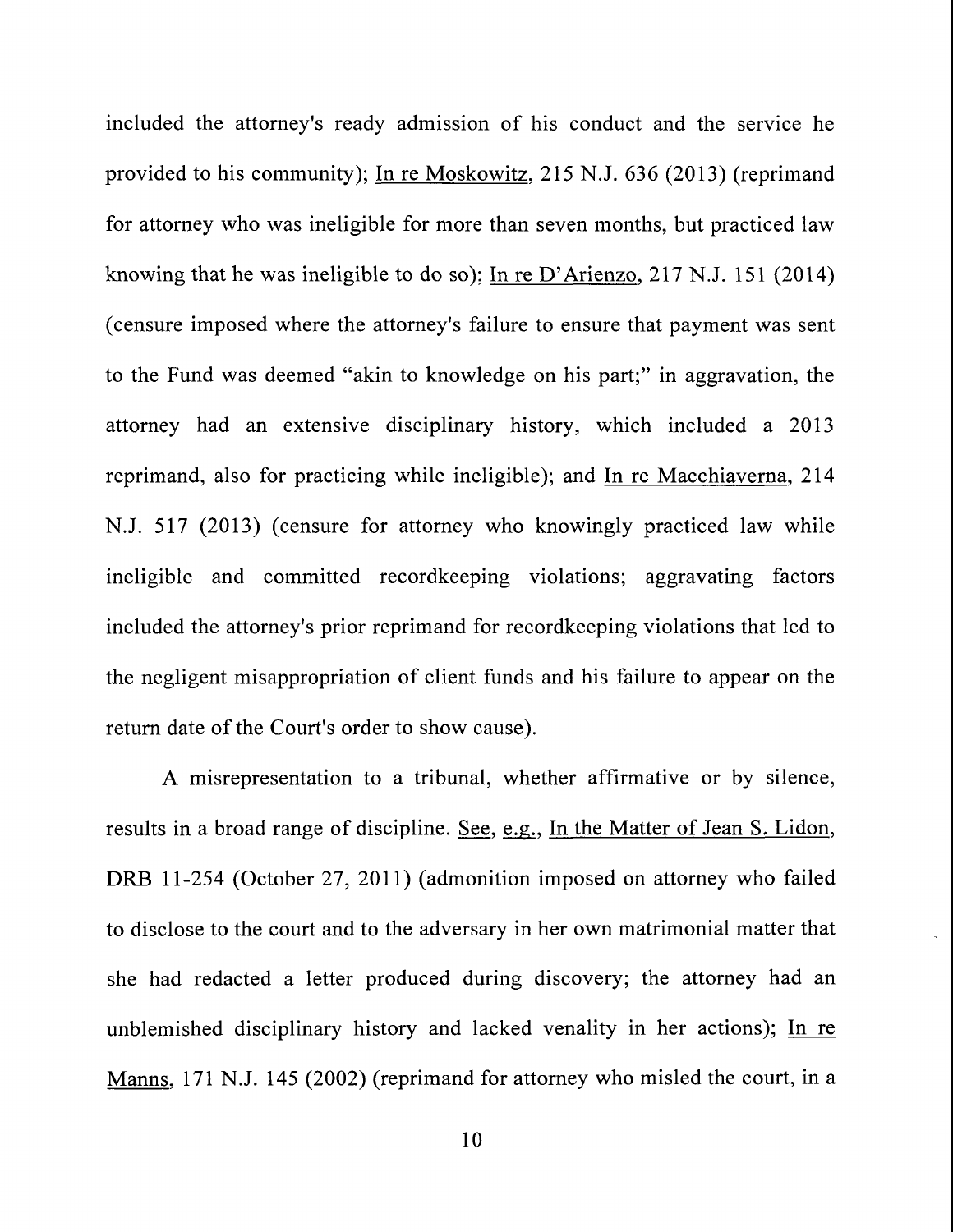certification in support of a motion to reinstate a complaint, as to the date the attorney learned that the complaint had been dismissed, as well as for lack of diligence, failure to expedite litigation, and failure to communicate with the client; although the attorney had received a prior reprimand, his conduct in both matters had occurred during the same time frame and the misconduct in the second matter may have resulted from the attorney's poor office procedures); In re Monahan, 201 N.J. 2 (2010) (censure for attorney who made misrepresentations in two certifications submitted to a federal court in support of a motion to extend the time within which an appeal could be filed; the attorney also practiced while ineligible; attorney had practiced law without incident for more than twenty years); In re Trustan, 202 N.J. 4 (2010) (threemonth suspension imposed on attorney who, among other things, submitted to the court a client's case information statement, which falsely asserted that the client owned a home, and drafted a false certification for the client, which was submitted to the court in a domestic violence trial); In re Forrest, 158 N.J. 428 (1999) (six-month suspension for attorney who failed to disclose the death of his client to the court, to his adversary, and to the arbitrator; the attorney's motive was to obtain a personal injury settlement; prior private reprimand); and In re Marshall, 165 N.J. 27 (2000) (one-year suspension for attorney who deceived his adversary and the court in a litigated matter by failing to reveal a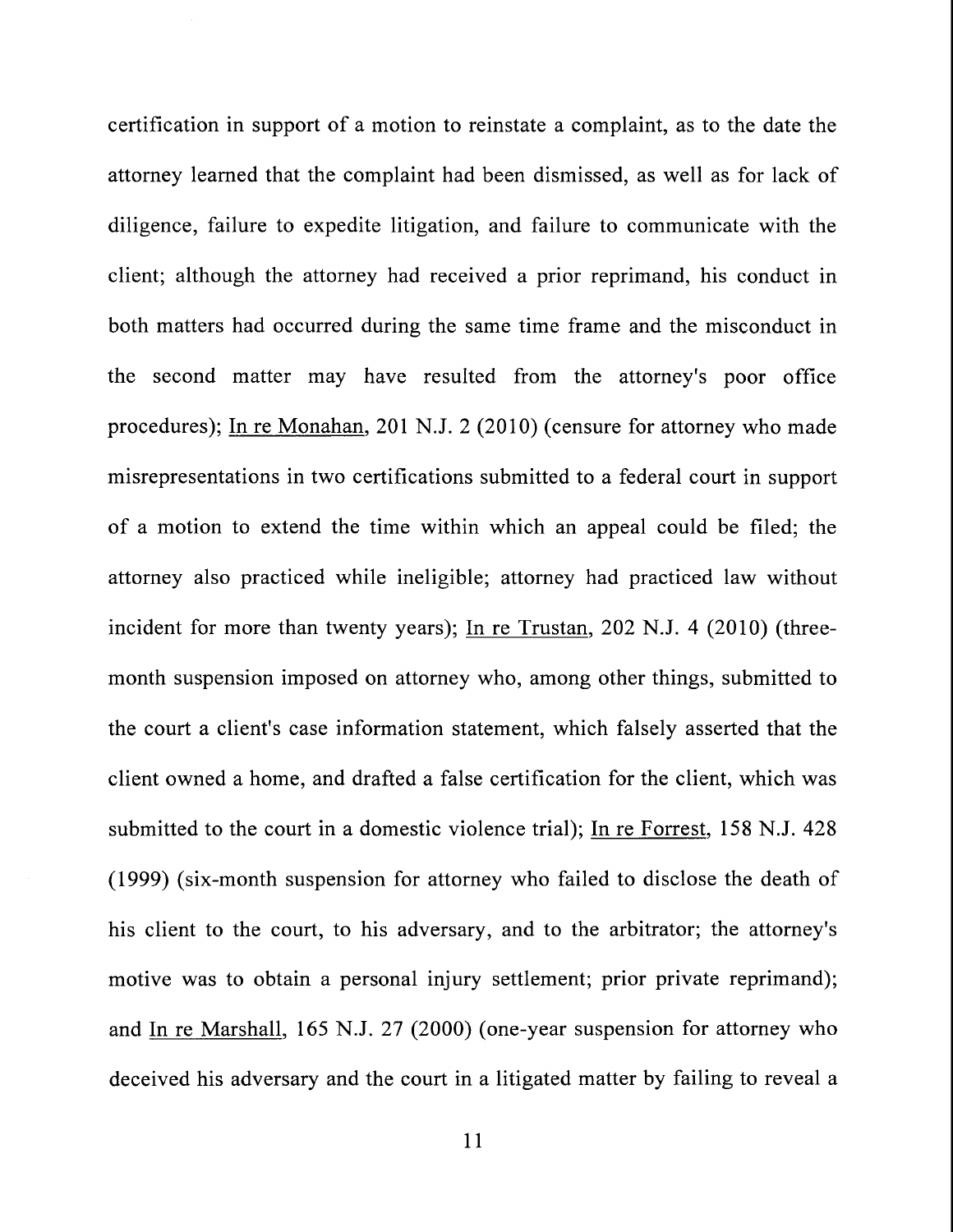material fact during the litigation, serving false answers to interrogatories, and permitting his client to produce misleading documents to his adversary, all the while maintaining his silence; the attorney backdated a stock transfer document and put an incorrect date in his notarization of the transfer agreement, knowing the timing of the transfer could have a material effect on the case).

A reprimand or censure is typically imposed for a misrepresentation to disciplinary authorities, as long as the lie is not compounded by the fabrication of documents to conceal the misconduct. See, e.g., In re DeSeno, 205 N.J. 91 (2011) (reprimand for attorney who misrepresented to the district ethics committee the filing date of a complaint on the client's behalf; the attorney also failed to adequately communicate with the client and failed to cooperate with the investigation of the grievance; prior reprimand); and In re Otlowski, 220 N.J. 217 (2015) (censure for attorney who had misrepresented to an individual lender of his client and the OAE that funds belonging to the lender and his co-lenders, which had been deposited into the attorney's trust account, were frozen by a court order when, to the contrary, they had been disbursed to various parties, and who also made misrepresentations on an application for professional liability insurance; mitigating factors included the passage of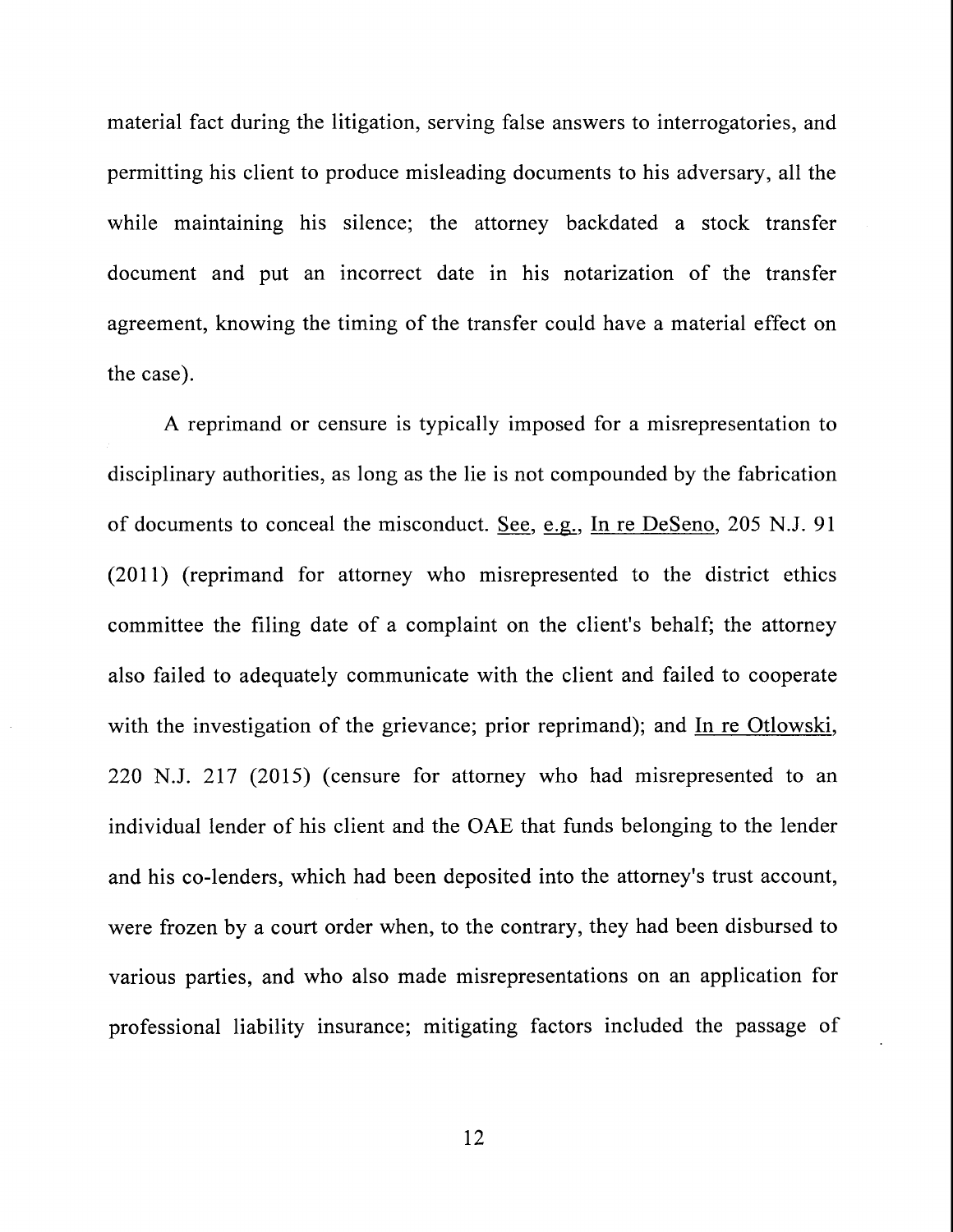time, the absence of a disciplinary history in the attorney's lengthy career, and his public service and charitable activities).

An admonition is the usual form of discipline for recordkeeping violations, as long as no negligent misappropriation has occurred. See, e.g., In the Matter of Charles D. Petrone, DRB 13-175 (October 23, 2013) (the attorney failed to maintain a trust account, used a joint personal checking account that he maintained with his wife as his business account; failed to maintain business receipts and disbursements journals; and deposited legal fees in his attorney business account; violations of RPC 1.15(d) and R. 1:21- $6$ ).

Finally, as to the failure to file the required R. 1:20-20(b)(15) affidavit, the threshold measure of discipline is a reprimand. In re Girdler, 179 N.J. 227 (2004); In the Matter of Richard B. Girdler, DRB 03-278 (November 20, 2003) (slip op. at 6). The actual discipline imposed may be different, however, if the record demonstrates mitigating or aggravating circumstances. See, e.g., In re Kinnard, 220 N.J. 488 (2015) (censure for attorney who failed to file the affidavit after a temporary suspension for his failure to pay disciplinary costs; the attorney also had ignored the OAE's request that he file the affidavit); In re Palfy, 221 N.J. 208 (2015) (three-month suspension for attorney who exhibited a pattern of failure to cooperate with disciplinary and fee arbitration officials;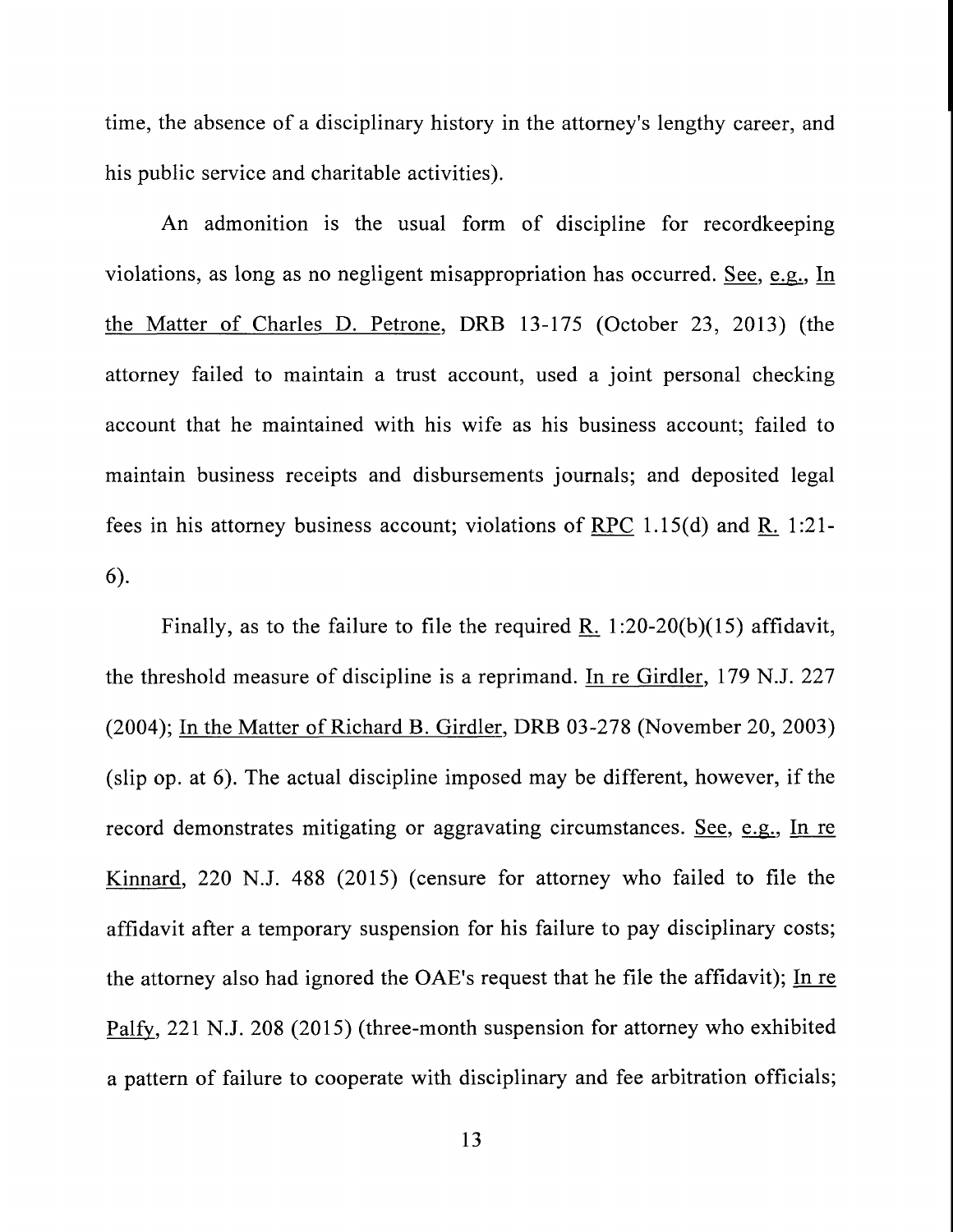he was twice temporarily suspended for non-compliance with five separate fee arbitration matters and was temporarily suspended for failure to cooperate with an OAE investigation; we determined that the baseline for attorneys who failed to file R. 1:20-20 affidavits, defaulted, and had only temporary suspensions on their record was a censure; but enhanced the discipline because of the attorney's "pattern of obstinacy toward ethics and fee authorities"); In re Rosanelli, 208 N.J. 359 (2011) (six-month suspension for attorney who failed to file the affidavit of compliance after a temporary suspension in 2009 and after a three-month suspension in 2010; prior six-month suspension); and In re Rifai, 213 N.J. 594 (2013) (one-year suspension following two three-month suspensions in early 2011, attorney failed to file affidavit; ethics history also included two reprimands).

Because none of the above cases is squarely on point, we turn to the case of Monahan as a point of comparison. There, the attorney received a censure for practicing law while ineligible and making misrepresentations to the court. He filed false certifications with a federal court in support of a motion to extend the time to file an appeal. Monahan, however, presented numerous and compelling mitigating circumstances: he had a twenty-three-year unblemished ethics history; during certain periods, he was ill and worked from his home; he cooperated fully with the ethics investigation; he was contrite and remorseful;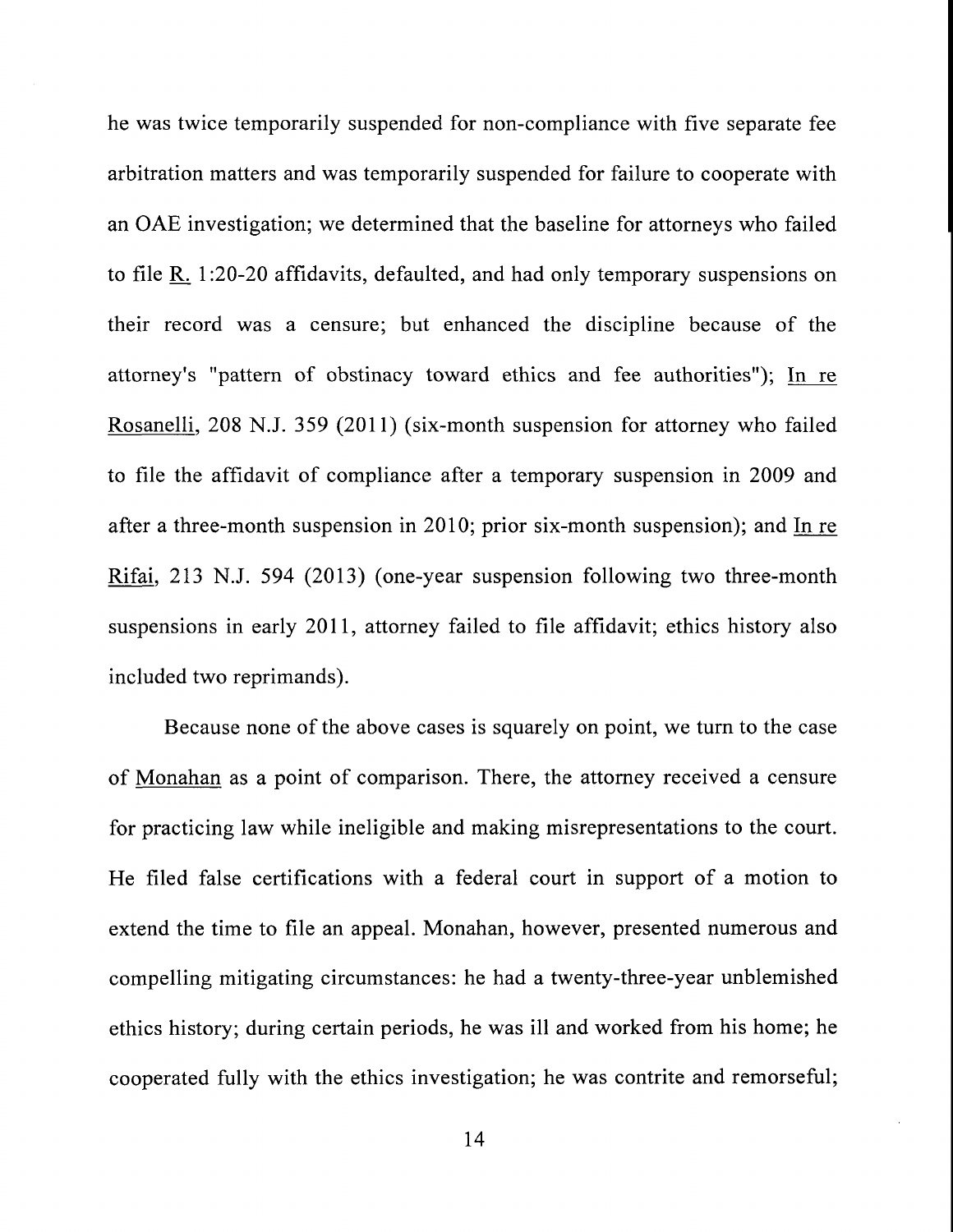he conceded that the terminology he used in his certifications to the court could have been misconstrued; his conduct was not for personal pecuniary gain, but for the benefit of his client; the harm caused by his conduct was the time and cost that the adverse party incurred in responding to his motion; and his conduct was an isolated incident. In the Matter of Thomas P. Monahan, DRB 09-039 (September 15, 2009) (slip op. 9-10).

By contrast, here, respondent has advanced no mitigating circumstances because she defaulted. "[A] respondent's default or failure to cooperate with the investigative authorities operates as an aggravating factor, which is sufficient to permit a penalty that would otherwise be appropriate to be further enhanced." In re Kivler, 193 N.J. 332, 342 (2008). Because of respondent's default, we determine to enhance the discipline for his multiple ethics violations, which include RPC 1.15(d), RPC 3.3(a)(5), RPC 5.5(a)(1), RPC 8.1(a) and (b), and RPC 8.4(c) and (d).

Respondent's failure to comply with her attorney registration and payment requirements since 2014, and failure to satisfy a fee arbitration award, make it apparent to us that she does not value her New Jersey law license. Under these circumstances, and based on the above precedent, we determine to impose a six-month suspension.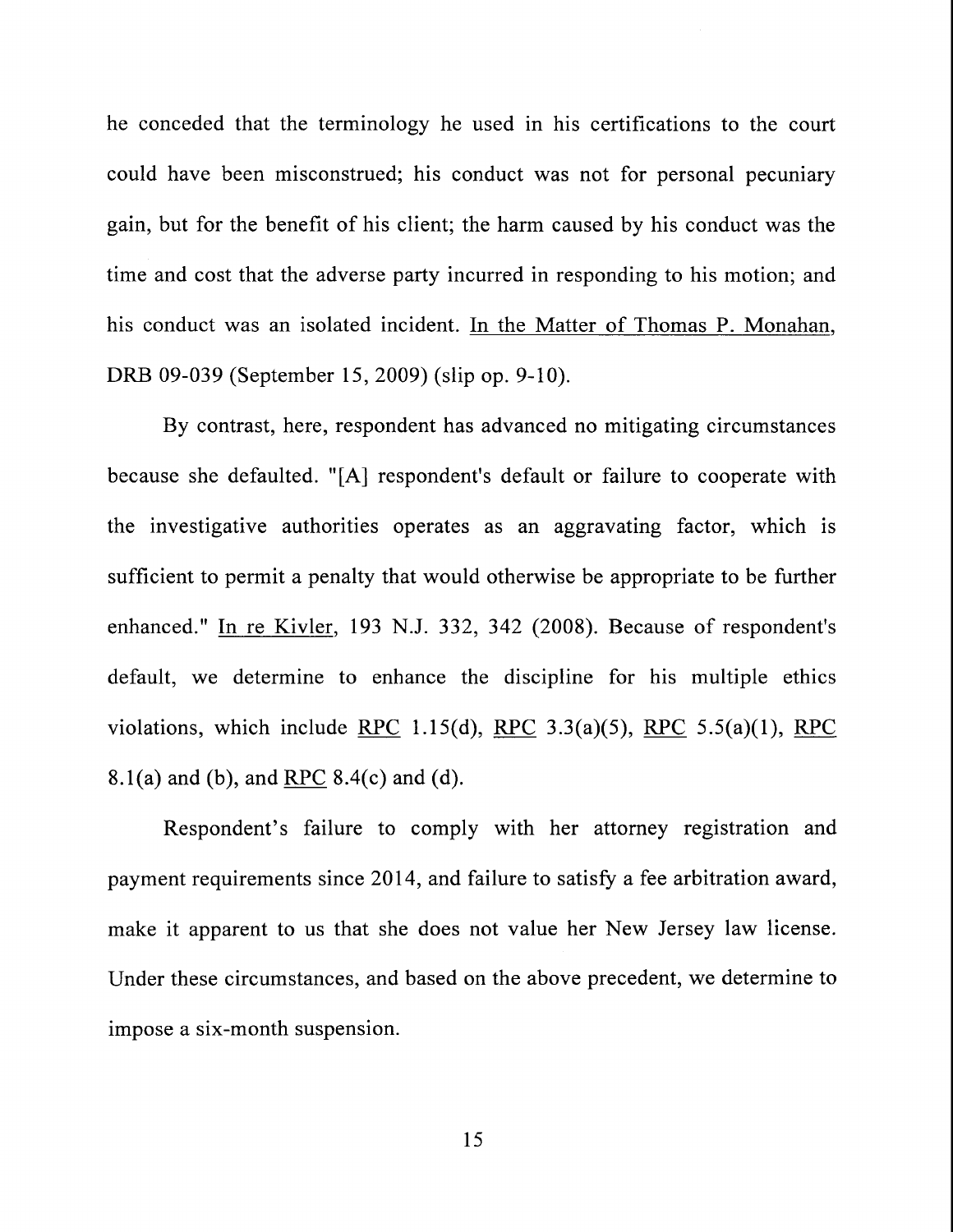We also determine that, prior to respondent's reinstatement, she provide proof that she has completed six hours of continuing legal education (CLE) courses in attorney ethics, over and above those required for CLE compliance.

Member Gallipoli did not participate.

We further determine to require respondent to reimburse the Disciplinary Oversight Committee for administrative costs and actual expenses incurred in the prosecution of this matter, as provided in  $R_{.}$  1:20-17.

> Disciplinary Review Board Bonnie C. Frost, Chair

By:

Ellt Chief Counsel